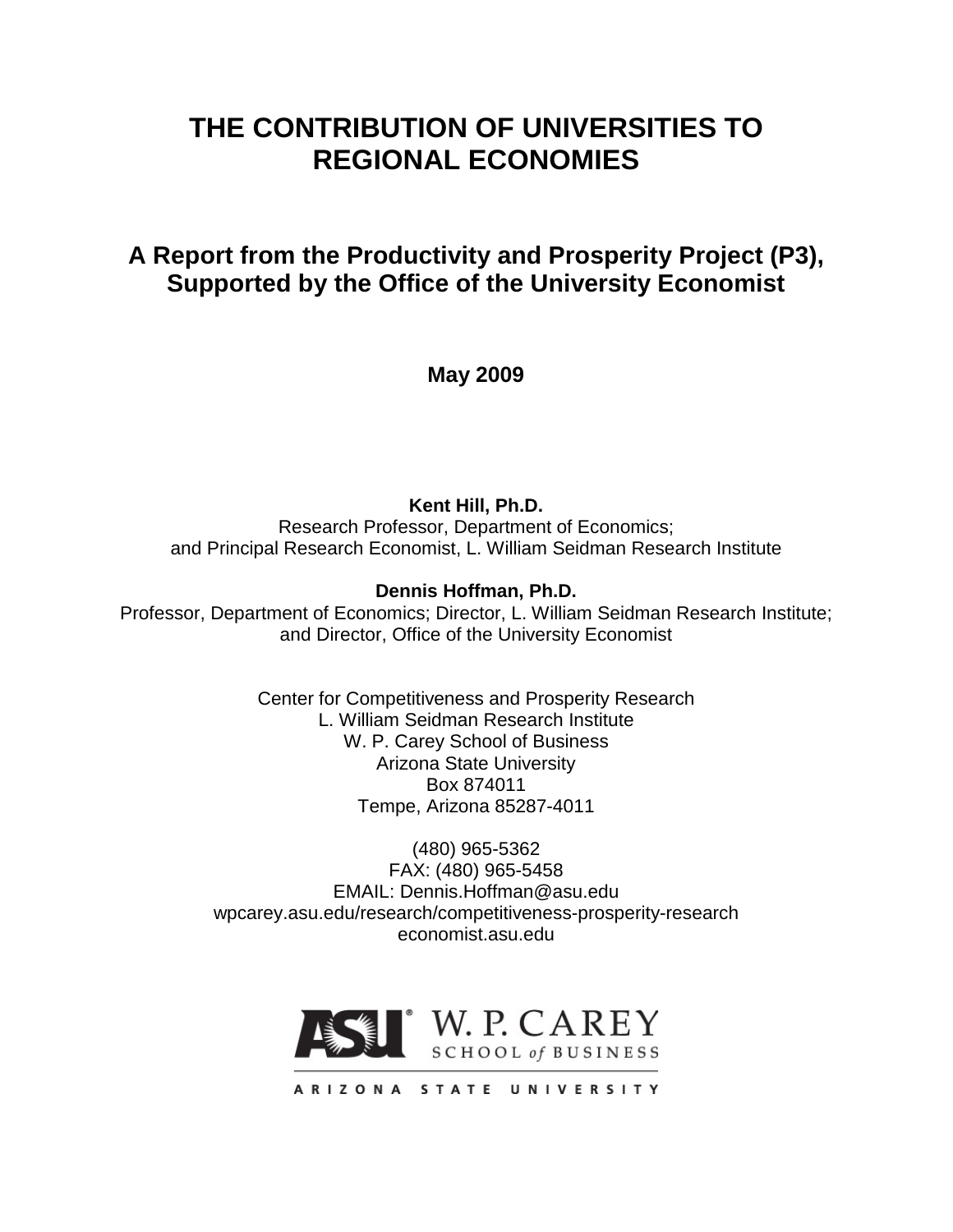## **TABLE OF CONTENTS**

| Summary                                                                               |    |
|---------------------------------------------------------------------------------------|----|
| Traditional Economic Impact: Universities as an Economic Base Industry                | 3  |
| Benefits to Individuals and Society: Universities as Institutions of Higher Education |    |
| Creation of Knowledge: Universities as Research Institutions                          | 10 |
| References                                                                            | 16 |
|                                                                                       |    |

# **LIST OF FIGURES**

| 1. The Effects of Universities on the Local Community |  |
|-------------------------------------------------------|--|
|-------------------------------------------------------|--|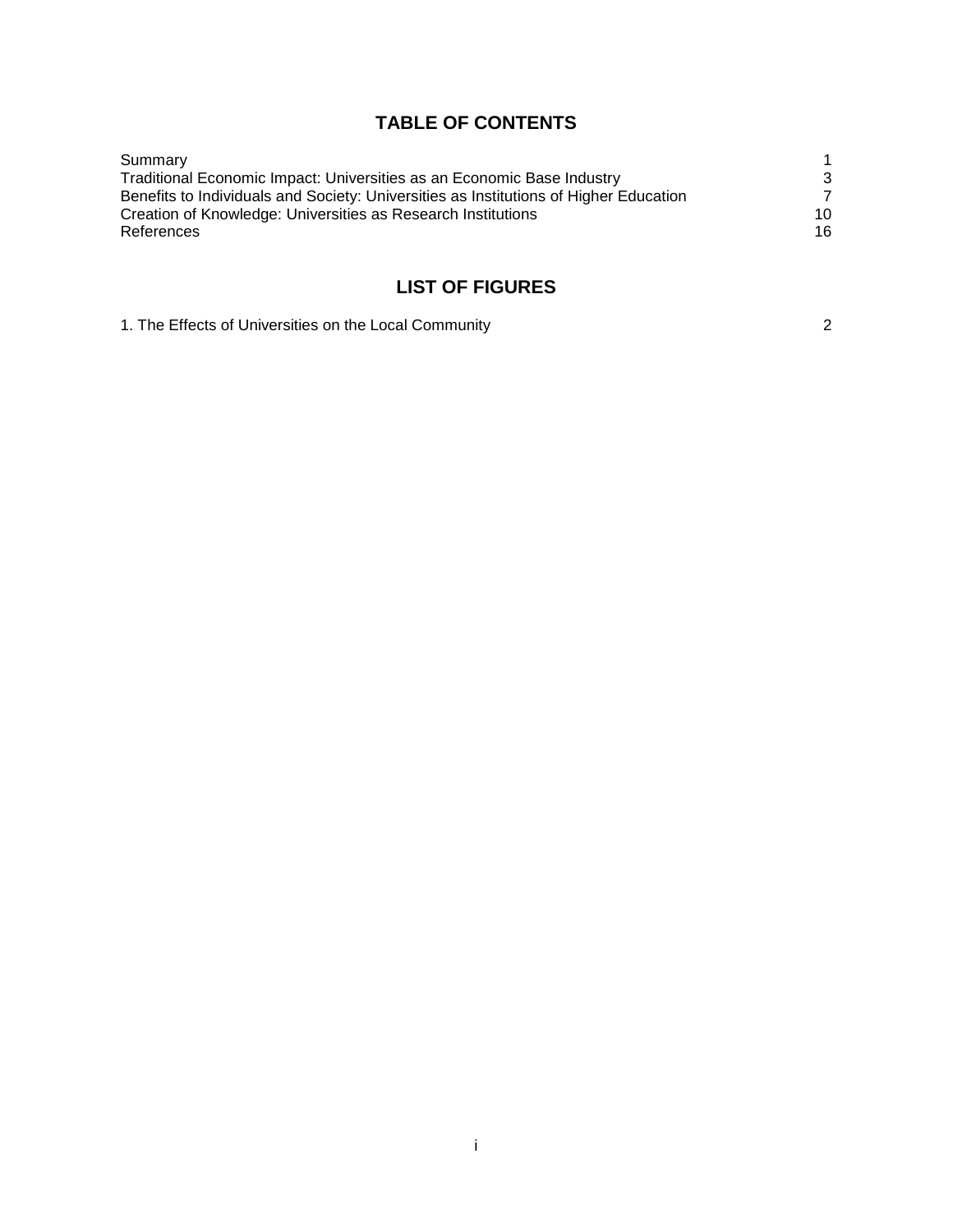#### **SUMMARY**

Universities contribute to the local community in three distinct ways, shown schematically in Figure 1:

- **Traditional Economic Impact: Universities as an Economic Base Industry**. Universities economically impact their communities through their spending for goods and services, and by the expenditures of their employees, students and visitors.
- **Benefits to Individuals and Society: Universities as Institutions of Higher Education**. Universities improve the stock of human capital, which results in higher wages — of those who attended the universities and of other workers in the community. The heightened educational attainment results in other societal benefits, including enhancing the ability of the community to compete for economic development.
- **Creation of Knowledge: Universities as Research Institutions**. The research activities of universities produce knowledge that advances science and technology and results in innovation. New products and processes are created. This too enhances the ability of the community to compete for economic development, particularly related to the knowledge economy. Increased funding from the federal government and other nonlocal sources also benefits the community.

Among the results are higher incomes of individuals and the community as a whole, higherquality jobs, enhanced economic development, and improvements in prosperity and quality of life.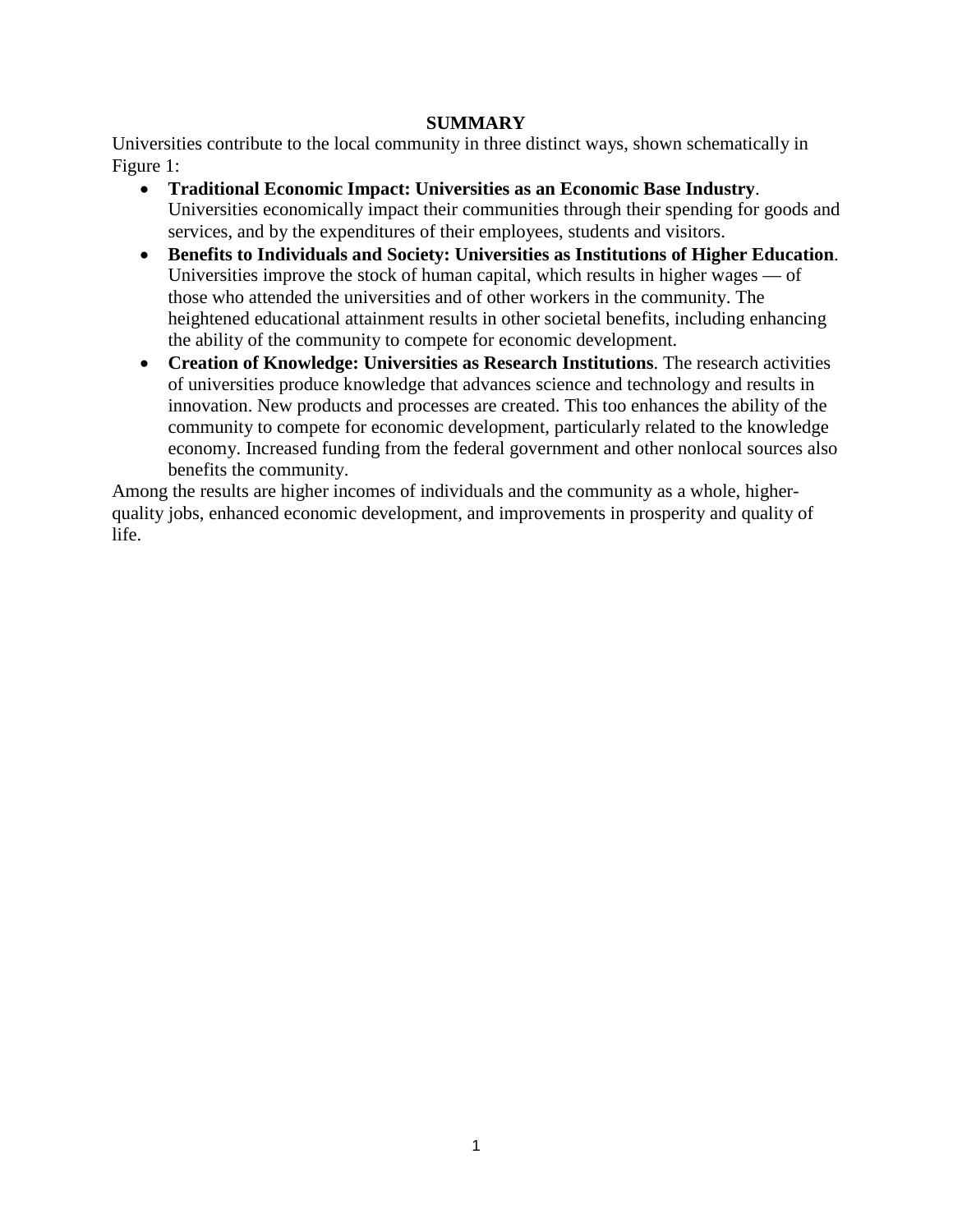

**FIGURE 1 THE EFFECTS OF UNIVERSITIES ON THE LOCAL COMMUNITY**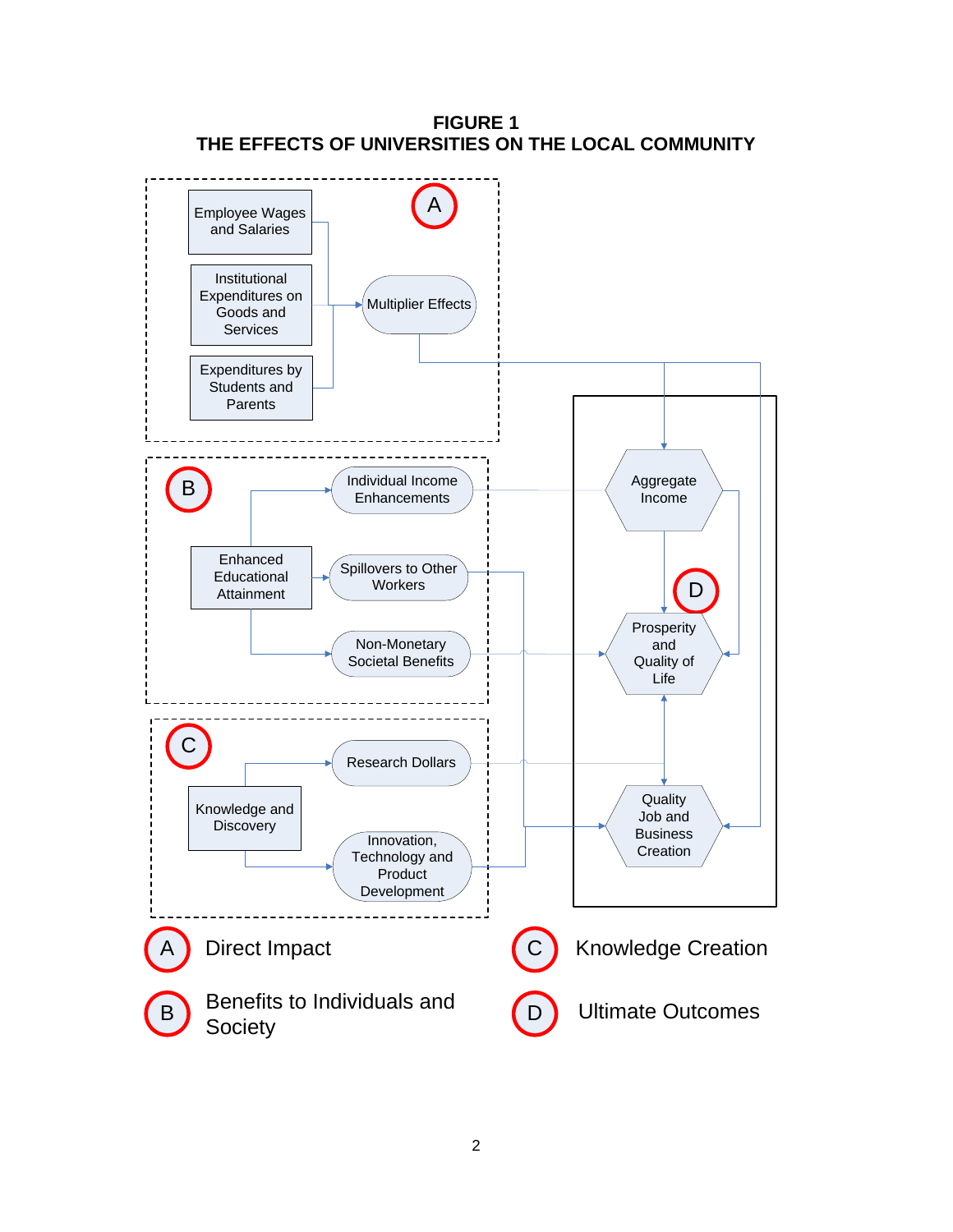## **TRADITIONAL ECONOMIC IMPACT: UNIVERSITIES AS AN ECONOMIC BASE INDUSTRY**

Based on a survey of the literature, most "impact" reports circulated by universities have concentrated on the traditional economic impacts resulting from university spending for goods and services and from the expenditures of their employees, students and visitors (section A in Figure 1).

In trying to understand the growth and decline of regions, economists find it useful to divide a region's economic activities into two groups. *Basic* activities satisfy demands from outside the region and generate export income that can be used to pay for the region's imports. *Nonbasic*  activities exist to supply goods and services to local residents. Basic activities are a region's economic raison d'être, i.e., its *economic base*. Nonbasic activities are derived from that base and grow or shrink depending on the performance of basic industries.

Autos are a basic industry for the state of Michigan; the entertainment industry is basic to the city of Los Angeles and the state of California; the semiconductor industry is basic to Maricopa County and the state of Arizona. Activities that are nonbasic include dentists and elementary schools.

As a provider of education services to students from outside the local area, colleges and universities may be considered basic activities. The clearest examples are so-called "college towns." The operations of the University of North Carolina are vital to the economy of the town of Chapel Hill, North Carolina. From the perspective of an entire state, a university such as Arizona State University is basic to the extent that it serves out-of-state students. A university's research functions also serve to make the university a basic activity, especially when that research is funded from out-of-state sources.

The full contribution an economic base activity makes to the local economy can be measured using input-output models, or what is more commonly referred to as economic impact analysis. Included in this kind of analysis are the direct contributions the basic activity makes through its own payroll and employment. In addition, a university produces indirect or so-called multiplier effects that derive from its purchases of goods and services from other local businesses and from the jobs and incomes that are supported by the consumer spending of all employees directly or indirectly connected to the basic activity. The contributions of a university are distinct from and somewhat broader than those of, say, a semiconductor manufacturer in that, unlike the buyers of semiconductors, customers of the university (i.e., the students) typically reside in the local area, spend money, and further support jobs in the local economy.

#### **Issues**

A requirement of economic base analysis is that the contribution of a basic activity to the local economy be limited to impacts that derive from export income or income from outside the local area. Alternatively stated, the measured contributions should be based on activity that would not exist without the given business. In the case of a university, the basic activities are those supported by tuition from out-of-state students or by research funds from out-of-state sources. The share of university operations supported by state appropriations should not be included in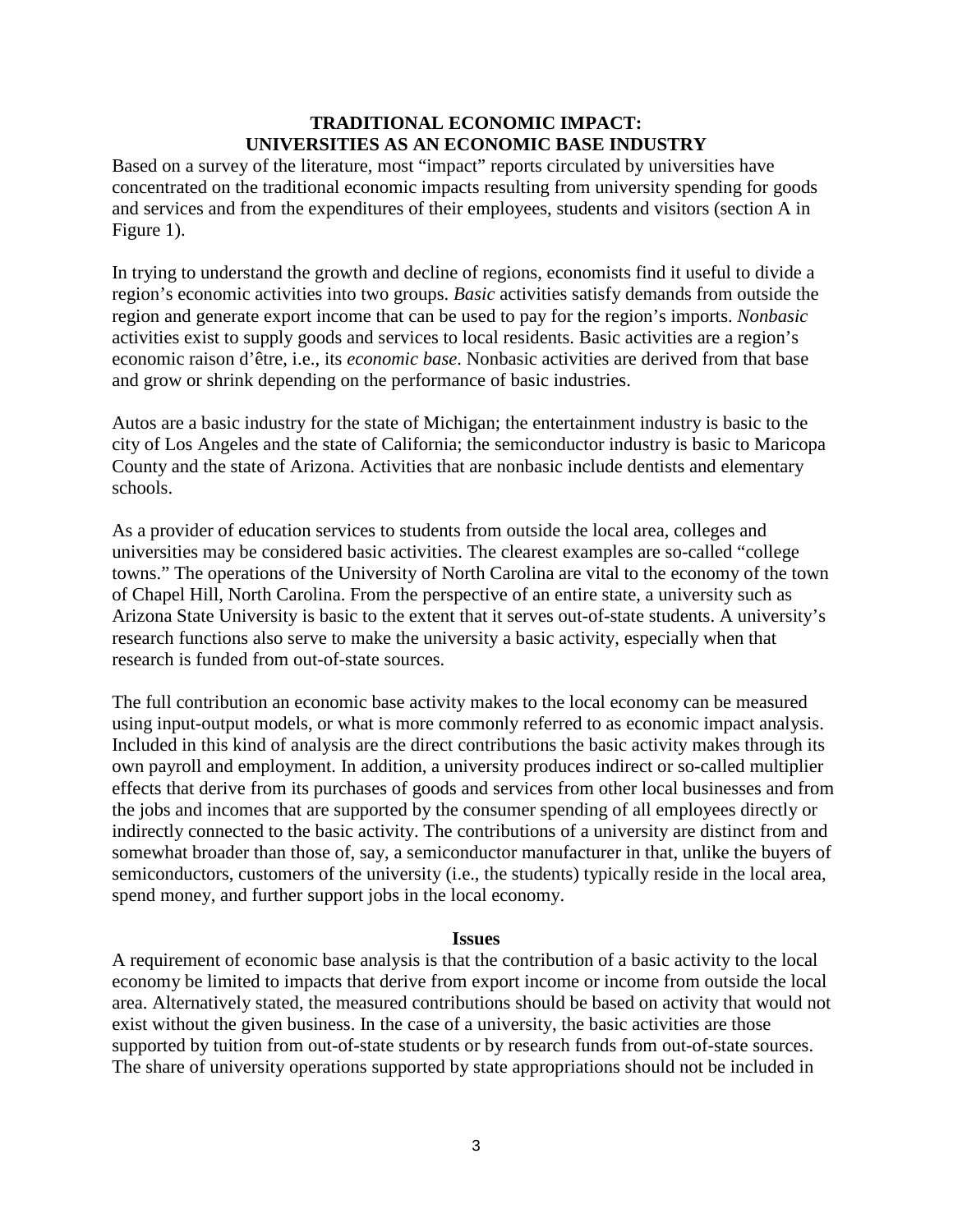the economic impact calculations as these tax dollars may have been spent locally (either by governments or the private sector) even if they had not been used to support the university.

A conservative approach to identifying the contribution of a university to the state's economy would be to consider only that share of university operations that is funded by either out-of-state tuition or out-of-state research funds. There are also some gray areas here. For example, one might consider including operations funded by the tuition payments of in-state students if it is believed that most of these students would have attended college outside of the state if the local university did not exist.

A common mistake in the interpretation of findings from an economic impact study is to express them as being the result of a benefit-cost calculation, or as representing a rate of return on investment, analogous to the return on a financial investment. Suppose that a university is found to have a total impact (including multiplier effects) on state income of \$3 billion, while state appropriations used to support the university are \$500 million. It is commonly reported that the university provides economic benefits to the state economy that are six times the costs, yielding a return on the state's investment of 500 percent. A proper interpretation of the economic impact finding is to simply say that the presence of the university serves to increase employment and economic activity in the state in an amount equal to \$3 billion of total state income.

Whether the economic benefits of the services provided by the university exceed their costs depends on whether the additional incomes students are able to earn because of their education exceed the total costs of obtaining the education. This kind of calculation can be made, but it is not the one made in economic impact analysis.

Thus, many of the economic impact studies produced by and for universities have overstated the effects of universities. Siegfried et al. (2007) illustrate how some of these reports have produced misleading estimates:

- Specification of the counterfactual. According to Siegfried et al., "that portion of an institution's economic activity that would remain in the local area even if the institution were not there is not a contribution to the local economy. Few studies of the local economic impact of colleges and universities explicitly articulate such a counterfactual."
- Definition of the "local area." While a campus of higher education has a significant economic impact on the immediate community, that impact becomes diluted as the geographic area is broadened. For state universities, state government funding generally should not be counted when the local area is defined as the state, and only a portion should be counted if the local area is defined more narrowly.
- Identification of "new" expenditures. New funding, and the expenditures that result from it, generally should be limited to funds coming from outside the local area, for example, from the federal government, a nonlocal philanthropist, or an out-of-state student. In contrast, spending originating with local funding — for example, spending by in-state students and by employees paid from state government tax dollars — generally should not be counted or only a portion should be included, depending on the geographic definition of the local area.
- Estimate of multiplier effects. New expenditures, e.g. of out-of-state visitors to the university, circulate through the local economy before escaping, but the number of times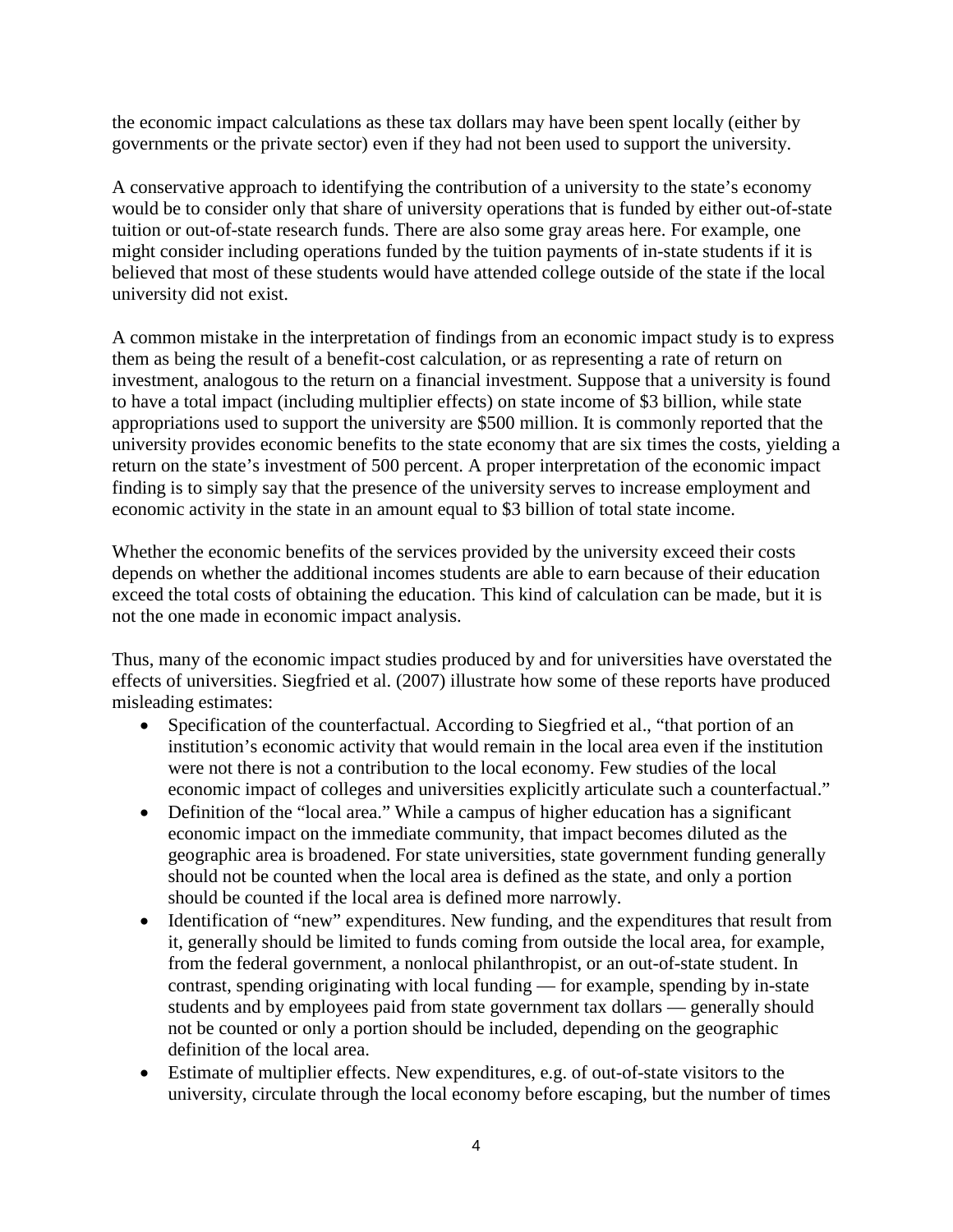the initial expenditure circulates through the local economy before leaving frequently is overstated. Further, the multiplier never should be applied to all university expenditures.

- Double counting. Siegfried et al. state that "it is improper to count all spending by students plus expenditures by the college or university, because the majority of student spending usually is made to the college or university for goods and services."
- Local taxes. Most not-for-profit institutions are exempt from local property taxes, thereby placing a burden on the local community, but some make in-lieu payments. Such issues rarely are addressed in impact studies.

While university impact studies generally overstate the magnitude of the traditional economic impact, higher education does have an economic impact that can be cited. Further, Siegfried et al. also note that most studies do not address the spillover benefits from enhanced human capital that can be claimed by educational institutions (section B in Figure 1, discussed below).

While most university impact studies address the overall university impact, the effects of a particular program also can be assessed. An example is a capital construction program. The analysis of such a program is subject to the same limitations as noted above.

If the source of funding for a capital construction program is bonding that will be repaid through state government tax revenues, the full amount of the construction expenditures cannot be cited as being an economic benefit to the state because it ignores the cost of funds. Alternative uses of the funds must be considered, such as spending an equal amount for other purposes or not levying taxes for this amount. Alternative expenditures of the funds, whether by state government (for example, building a highway, a primary or secondary school, or even a prison) or by state residents, would have a similar economic impact. In contrast, if the funds originate from an outside source, such as a gift from an individual who earned the money outside the local area, the construction funding and its multiplier effect can be considered to be an economic benefit to the community.

However, even if the source of funding is local, some economic benefit can be noted from such a construction program. Generations of students will use the new building; many students will benefit from its use in the years after the building has been paid off. If the construction program occurs at a time when the cost of borrowing is low and when building costs are low — for example, during a recession when the construction industry's workforce is not fully utilized then the net benefits are greater. And in downturns, the near-term injection of economic activity financed by longer-term costs can provide a needed stimulus.

In addition, construction of a needed university building will enhance the positive effects on the local community from enhanced educational attainment and knowledge creation (section B and C effects of Figure 1, discussed below). Among the ways that this can occur is to raise the reputation of the university, which will help it attract federal funding, faculty, and out-of-state students. Further, new university facilities may improve the synergy between the university and the private sector and may improve the productivity of university employees.

*The Wall Street Journal* reported that the University of Pennsylvania, Maryland and Case Western have embarked on capital projects designed to align the economic development efforts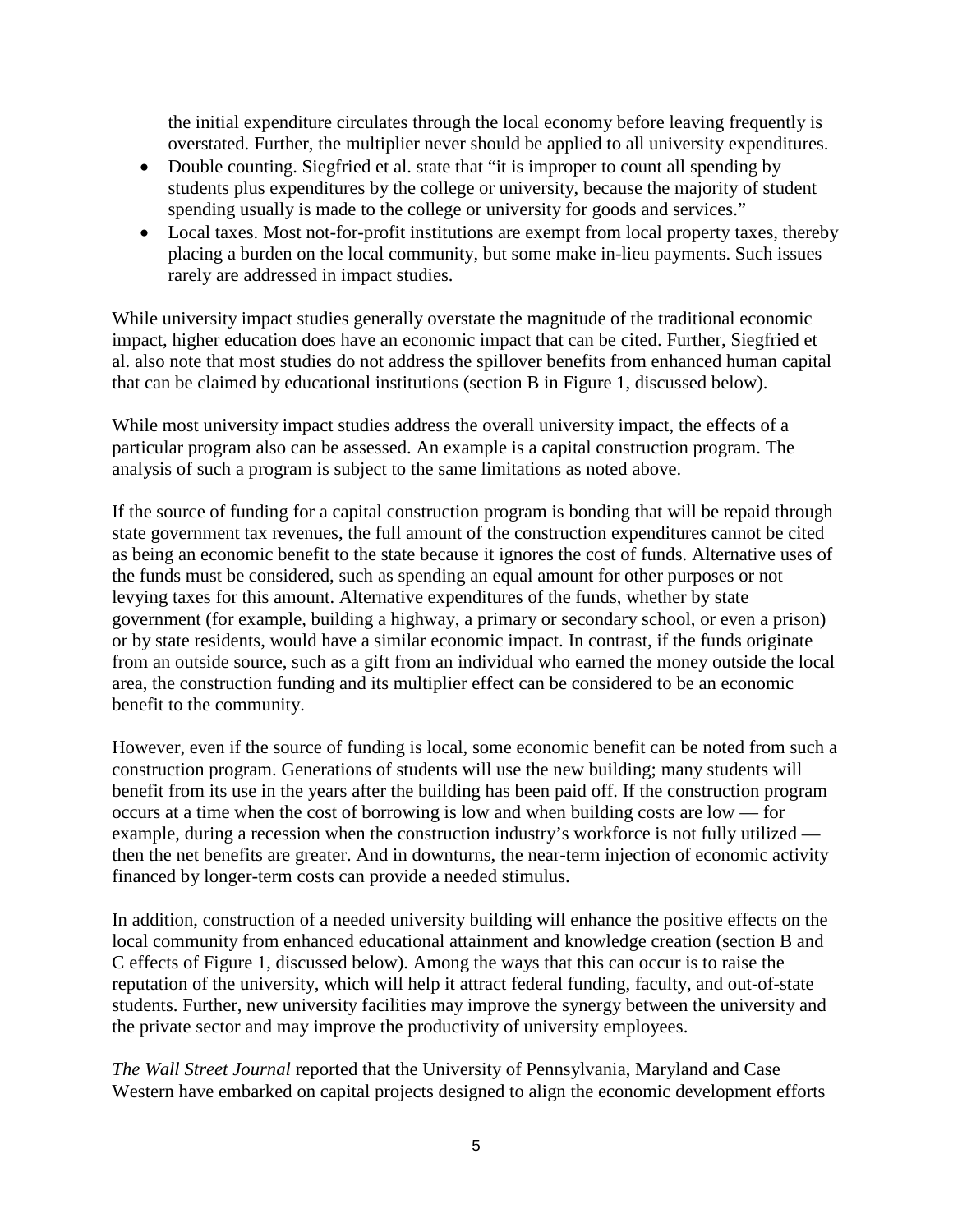of the region with expansion plans of the universities. Arizona State's recent investments in downtown Phoenix represent another example of this cooperative alignment.

#### **Recommendations**

A university should periodically (e.g. every five years) produce an economic impact report to track changes in the contribution of the university to its state or regional economy. Most of the information needed to carry out an economic impact analysis is readily available from accounting data routinely assembled by the Office of the Comptroller and the Office of Institutional Analysis.

One aspect of a university's economic impact that is not easy to estimate involves the spending of students. Students are unusual consumers, with spending patterns that are not well approximated from information collected in the Bureau of Labor Statistics' Consumer Expenditure Survey. To obtain a reasonable level of accuracy in these estimates, a student spending survey should be administered, perhaps every ten years.

In general, universities should be much more careful in their preparation of impact studies; see Siegfried et al. for specifics. While more conservative traditional economic impact estimates generally will result from a more careful analysis, a more comprehensive accounting of the net benefits of universities should be undertaken. This broadening of the studies mostly involves documenting the net positive results from enhancing educational attainment and creating knowledge, as discussed in the following sections.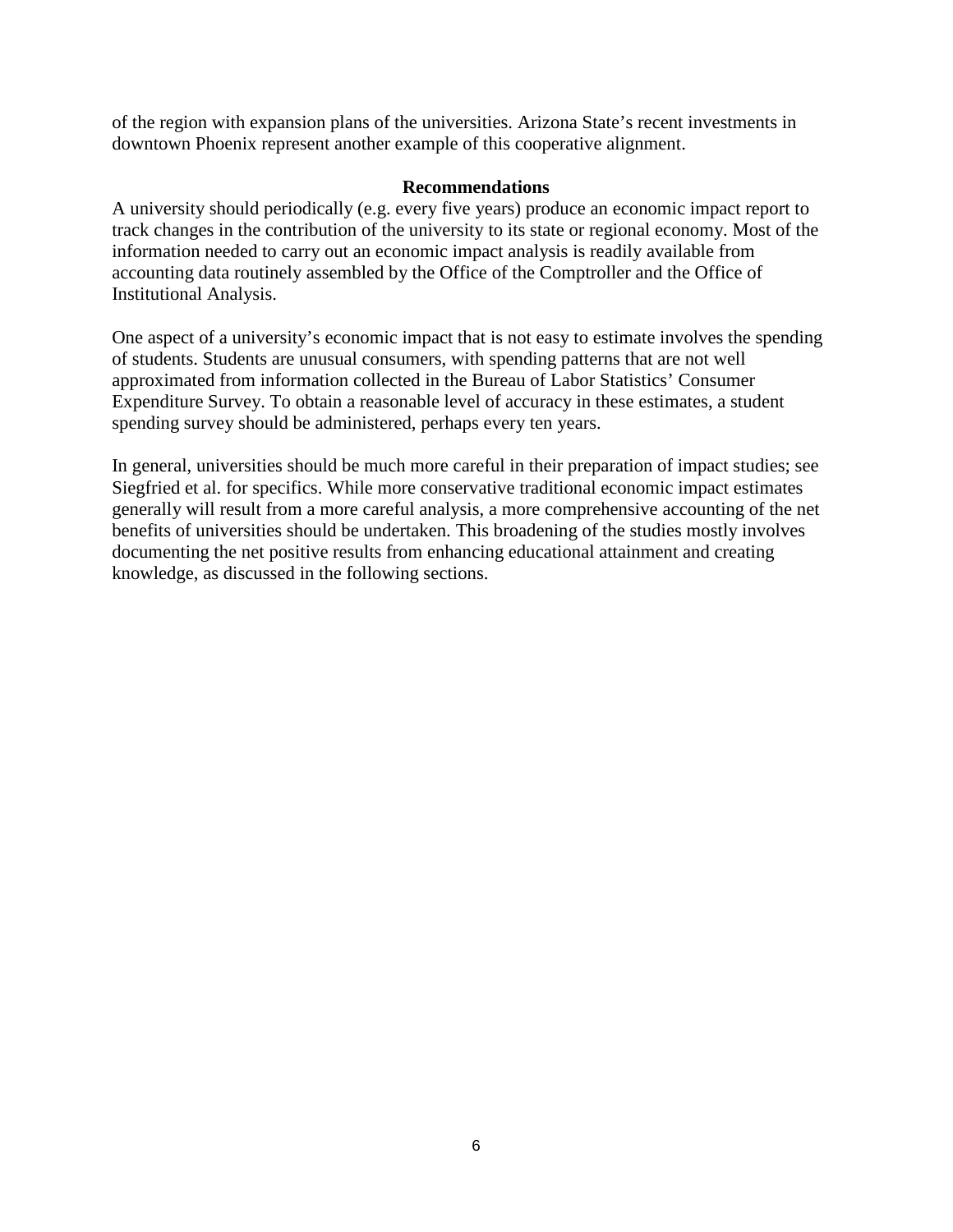### **BENEFITS TO INDIVIDUALS AND SOCIETY: UNIVERSITIES AS INSTITUTIONS OF HIGHER EDUCATION**

Universities enhance educational attainment, which confers benefits on individuals and society (see section B of Figure 1). The contributions universities make to a local economy differ fundamentally from those of a typical export-base industry in that the customers (the students) acquire skills and become more productive as a result of their education. The effect of education on productivity is measured by the increase in earnings that the education makes possible. The discounted value of the increase in lifetime earnings measures the private economic benefit of education, against which must be weighed the full cost of education.

The private returns to individuals furthering their educational attainment are significant (see Hill et al. (2005)):

- Individual earnings are strongly related to educational attainment. People who have completed high school earn more than those who have not; people with a bachelor's degree earn more than those with only a high school diploma; and those with a graduate education earn more than those with only an undergraduate education.
- Average annual earnings of individuals with a bachelor's degree are more than 75 percent higher than the earnings of high school graduates. These additional earnings sum to over \$1 million over a lifetime.
- The differential in earnings based on educational attainment has increased over time. For example, for full-time male workers between the ages of 35 and 44, the earnings premium associated with having a bachelor's degree versus a high school diploma rose from 38 percent in the 1980-84 period to 94 percent in 2000-03.
- To properly assess the economic value of a college education, the benefits realized in terms of higher future earnings must be discounted to adjust for the time value of money. The discounted earnings must then be weighed against the full costs of acquiring a college education including not only the tuition paid by the student, but the earnings foregone while the student is in college and the appropriations of state and local governments. When these calculations are made, the benefits of a college education are seen to be more than three times as large as the costs.
- If the value of a college education is expressed on the same basis as the return on a financial investment, the net return is on the order of 12 percent per year, over and above inflation. This compares favorably with annual returns on stocks that historically have averaged 7 percent.

The benefits of education go well beyond the increase in earnings enjoyed by the educated individual. Significant societal benefits also are noted by Hill et al.:

- Social benefits of a workforce with greater educational attainment and skills can be traced to the enhanced worker productivity associated with greater educational attainment. These productivity gains translate into higher output and incomes for the economy.
- Nonmonetary societal benefits in regions with high proportions of college graduates include lower crime rates, greater and more informed civic participation, and improved performance across a host of socioeconomic measures.
- Intergenerational social benefits may be very large as degree attainment today translates into higher probabilities of degree attainment in future generations.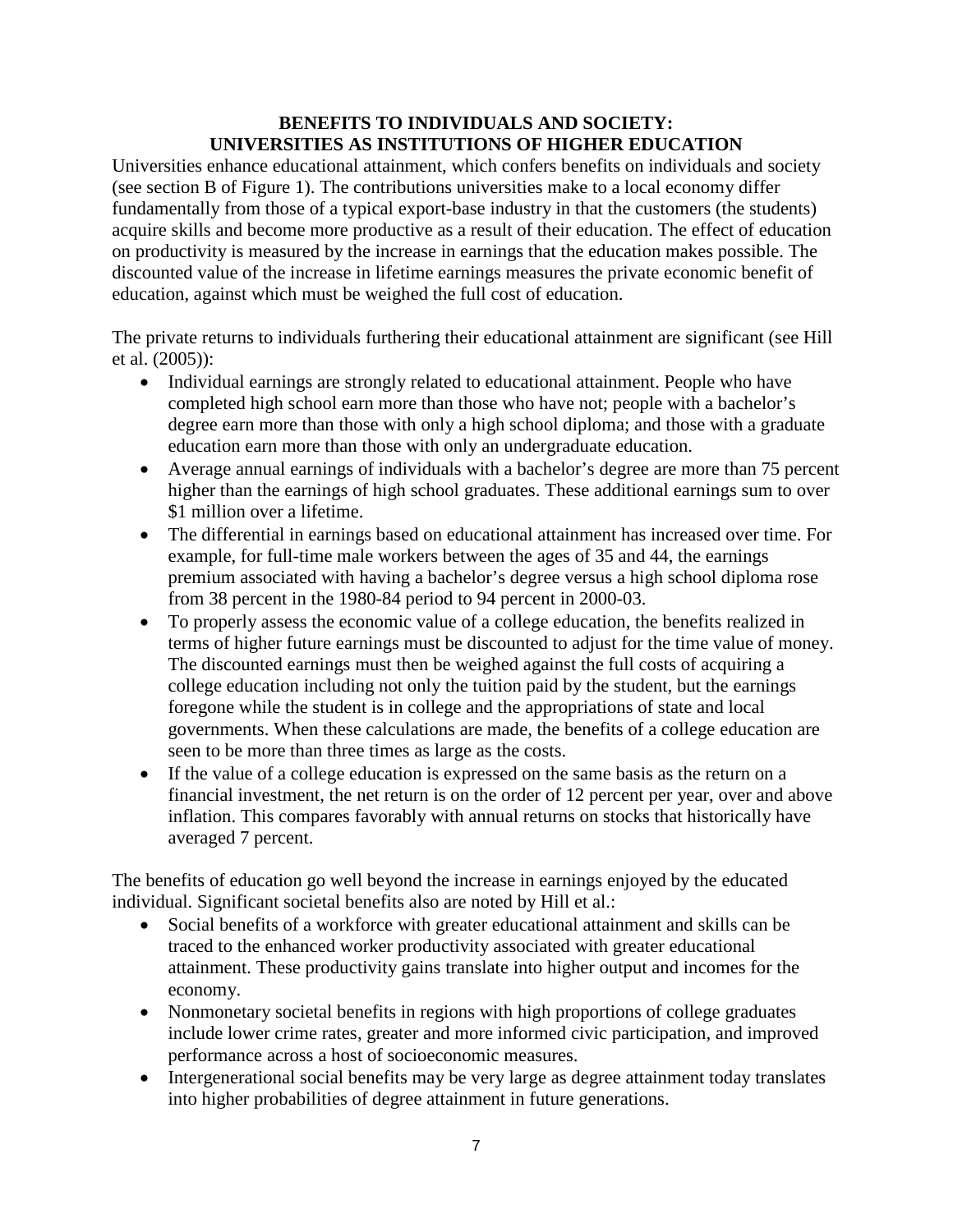- Empirical work in econometrics (see Moretti) suggests that after controlling for differences in amenities and individual wages, an increase in the share of college graduates in the labor force leads to significant increases in productivity and wages for all workers.
- A portion of this significant wage effect is attributable to spillovers that result from productivity gains. Simulations for Arizona using conservative estimates of these spillovers suggest that combining spillovers and individual benefits realized from a fouryear college degree, degreed workers account for gross lifetime earnings that total \$1.6 to \$1.9 million more than workers with only a high school diploma.
- Accounting for costs of education and the time value of money, discounted lifetime net benefits from a university degree — including combined individual and societal benefits — exceed \$600,000 per worker, a combined internal rate of return of about 16 percent.

#### **Issues**

Simple comparisons of earnings between individuals with different education backgrounds can be misleading if earnings differentials are due to other factors which also correlate with educational attainment. What is known as the issue of "ability bias" is the possibility that the earnings premium observed for college graduates is partly a reflection of the fact that people who are successful in school are those with high innate abilities and that these abilities also help them to be successful in the job market. They go on to earn high incomes not because of what they learned in college, but because they are smart.

The issue of ability bias remains an active area of research among labor economists. The current consensus among scholars is that the true average return to education probably is not much below the estimate suggested by simple education-earnings correlations.

When state appropriations are used to subsidize higher education, it is important to know whether and for how long graduates remain employed in the local economy. Graduates who leave the state will no longer pay state taxes to defray the costs of the education subsidies. If there are spillovers from education to other workers, these will not be realized locally if the graduate moves out of state. Potential mobility of graduates is a major issue for universities, especially for those in states without large urban areas, markets for skilled labor, or natural amenities that graduates find attractive.

While societal benefits are significant, evidence does not exist that local production of graduates, in isolation, will be an effective economic development strategy. A portfolio approach — that incorporates higher education and that is aimed at quality workforce development, quality public infrastructure, an emphasis on quality of life and amenities, and efforts to attain and maintain business climate conducive to attracting quality employment opportunities — may yield the highest returns.

A local area cannot emphasize the production of college graduates exclusively because labor force participants with university degrees are highly mobile in terms of their residence. Thus, the number of university graduates from local institutions of higher education is not necessarily highly related to the number of college graduates living in a community. National studies indicate that a statistically significant relationship exists between the number of new college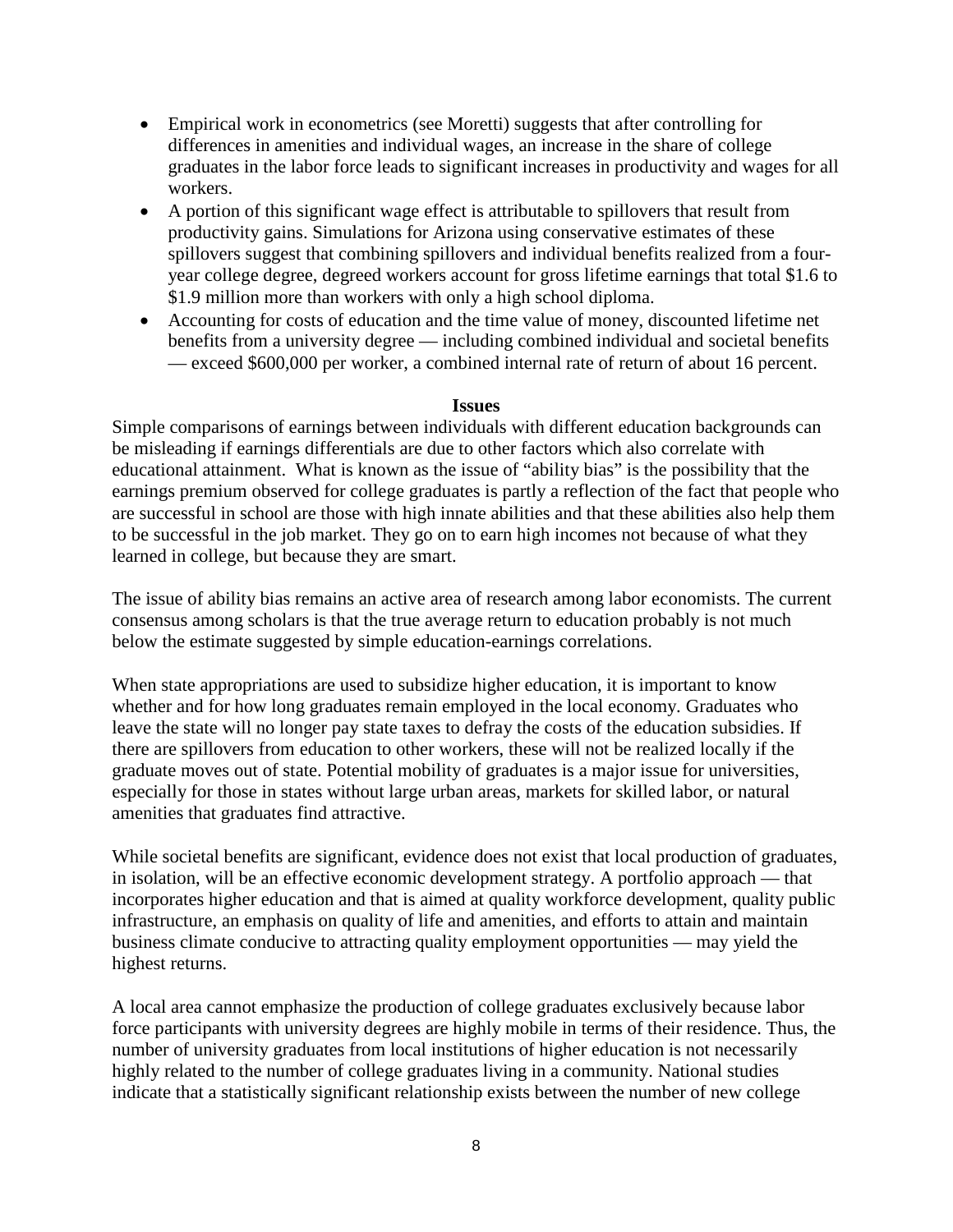graduates in a state and average educational attainment in the state's adult population. But the strength of this relationship appears modest. Studies find that if an additional 100 college-bound students choose to attend college in a given state, the long-run effect of raising the collegeeducated workforce in that state will be only 5-to-10 workers.

In any community, the retention of locally educated individuals and the attraction of highly educated people from other regions are heavily dependent on the availability of job opportunities appropriate for those with college degrees. Urban and natural amenities also are important to the attraction and retention of college graduates.

No single university legitimately can claim responsibility for these societal benefits since they result from private individuals who could acquire knowledge and skills from any university. But in the aggregate, universities are responsible for providing opportunities that are pursued by these private individuals. And in the aggregate, universities can make legitimate arguments that they are responsible for the incremental income that is accrued due to this acquisition of human capital.

#### **Recommendations**

Accurate, current estimates of the return that accrues to people who acquire higher education degrees need to be developed. These estimates should be segmented by chosen degree, by major, and by individual characteristics such as ethic background and gender. The U.S. Census Bureau is a source of earnings data that can be crosstabulated by other characteristics.

The Census Bureau figures can be augmented with detailed survey data from university alumni. The survey should include questions on location, earnings, industry, occupation, and a variety of other characteristics.

Together, the Census Bureau and alumni data can provide estimates of the return on human capital that accrue to graduates as well as the location of graduates. While the individuals who earn degrees and the businesses that hire them are directly responsible for their earnings stream, it seems reasonable that the university can claim responsibility for a portion of the net benefits that accrue.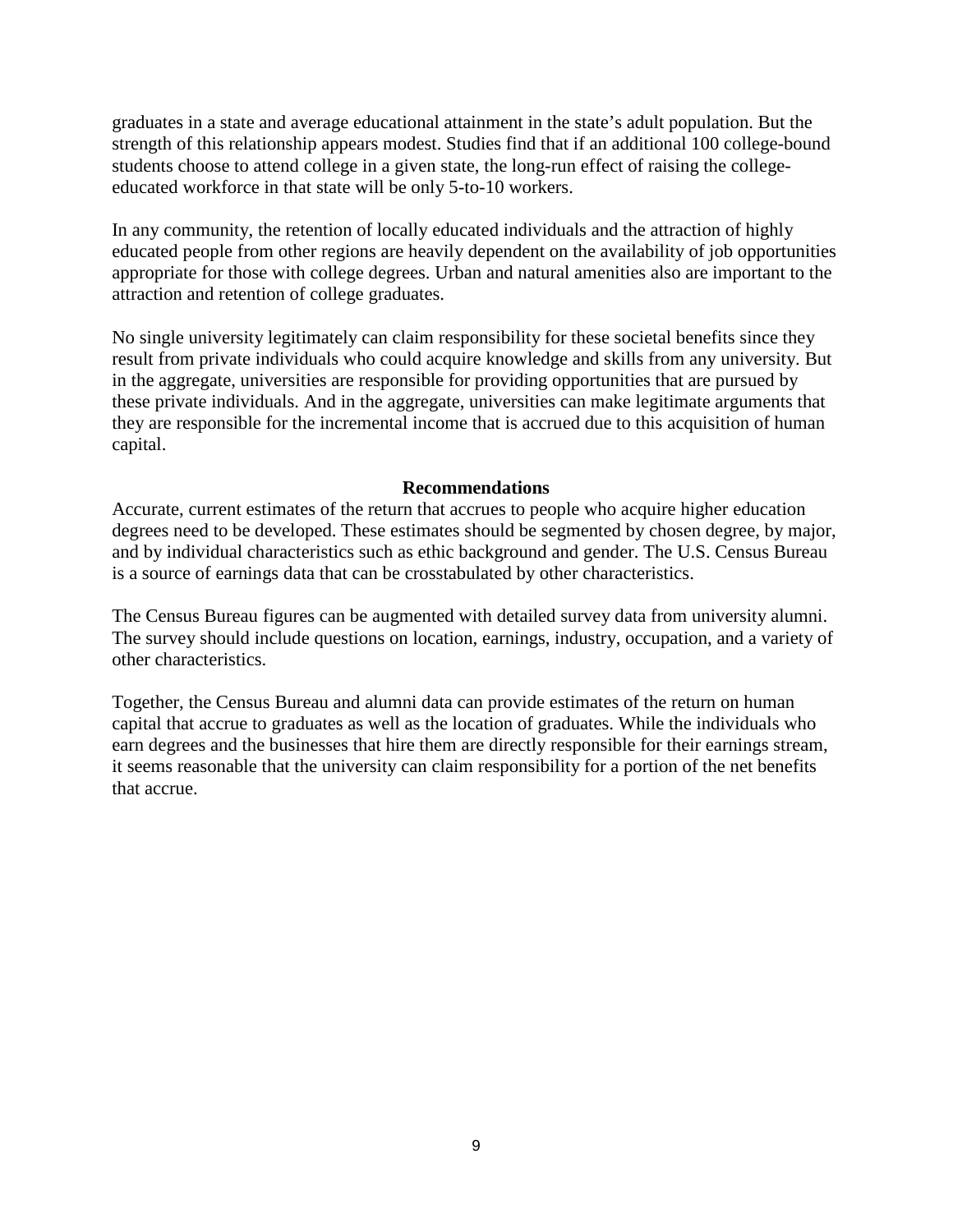## **CREATION OF KNOWLEDGE: UNIVERSITIES AS RESEARCH INSTITUTIONS**

Universities, particularly research universities, create knowledge (section C of Figure 1). Contributions to the stock of knowledge add value to a region apart from the human capital considerations discussed in the previous sections. Hill, in two papers from 2006, discusses the role of universities in the national innovation system and the relationship between university research and local economic development.

Salter and Martin (2001) note six forms of benefits from publicly funded research:

- Increasing the stock of knowledge. Basic research is a source of new useful knowledge.
- Training skilled graduates. Skills developed, particularly by graduate students, in the production of basic research can lead to economic benefits as individuals move from basic research to working in private companies.
- Creating new instrumentation and methodologies. The transfer of new instruments and methods from basic research to industry can open technological opportunities or alter the pace of technological advance. The tacit knowledge and skills generated during basic research are especially important in emerging areas of science and technology.
- Forming networks and stimulating social interaction. Participation in basic research is essential if one is to obtain access to international networks of experts and information.
- Increasing the capacity for scientific and technological problem solving. Basic research may be especially useful in developing the ability to solve complex problems confronted by firms.
- Creating new firms. Basic research may lead to the creation of spin-off companies to which academics can transfer their skills, tacit knowledge, and problem-solving abilities.

The relative importance of these forms varies with scientific field, technology, and industrial sector. The rationale for government funding of basic research needs to be extended from the traditional market-failure justification to include these various forms of benefits.

A report by Lester of MIT (2005) corresponds in many ways to Salter and Martin, noting that universities contribute to local innovation processes in a variety of ways: technology transfer; attracting human, knowledge, and financial resources; adapting knowledge originating elsewhere to local conditions; integrating separate areas of technological activity; redirecting knowledge already present but not being put to productive use; providing education; and serving as a public space for ongoing local conversations about the future direction of technologies and markets. Lester found that the university role depends on the type of industrial transformation occurring in the local economy. Thus, rather than the standard focus of most universities on patenting, licensing, and new business formation, he recommends "a more comprehensive, more differentiated view of the university role."

In a report produced for Science Foundation Arizona, economists from the University of Arizona and Arizona State University (see Charney et al. 2007) applied empirical estimates from Jaffe et al. (1989, 1993, 2002) to estimate that the rate of return — measured in induced private-sector research and development (R&D) activity — to an investment in publicly supported research activity was on the order of 4 to 1. Zucker and Darby (2007), in an extensive analysis of the linkages between highly regarded scientists and regional economic impact, found that it is the physical presence of the star scientists, rather than the embodied knowledge of their work, that is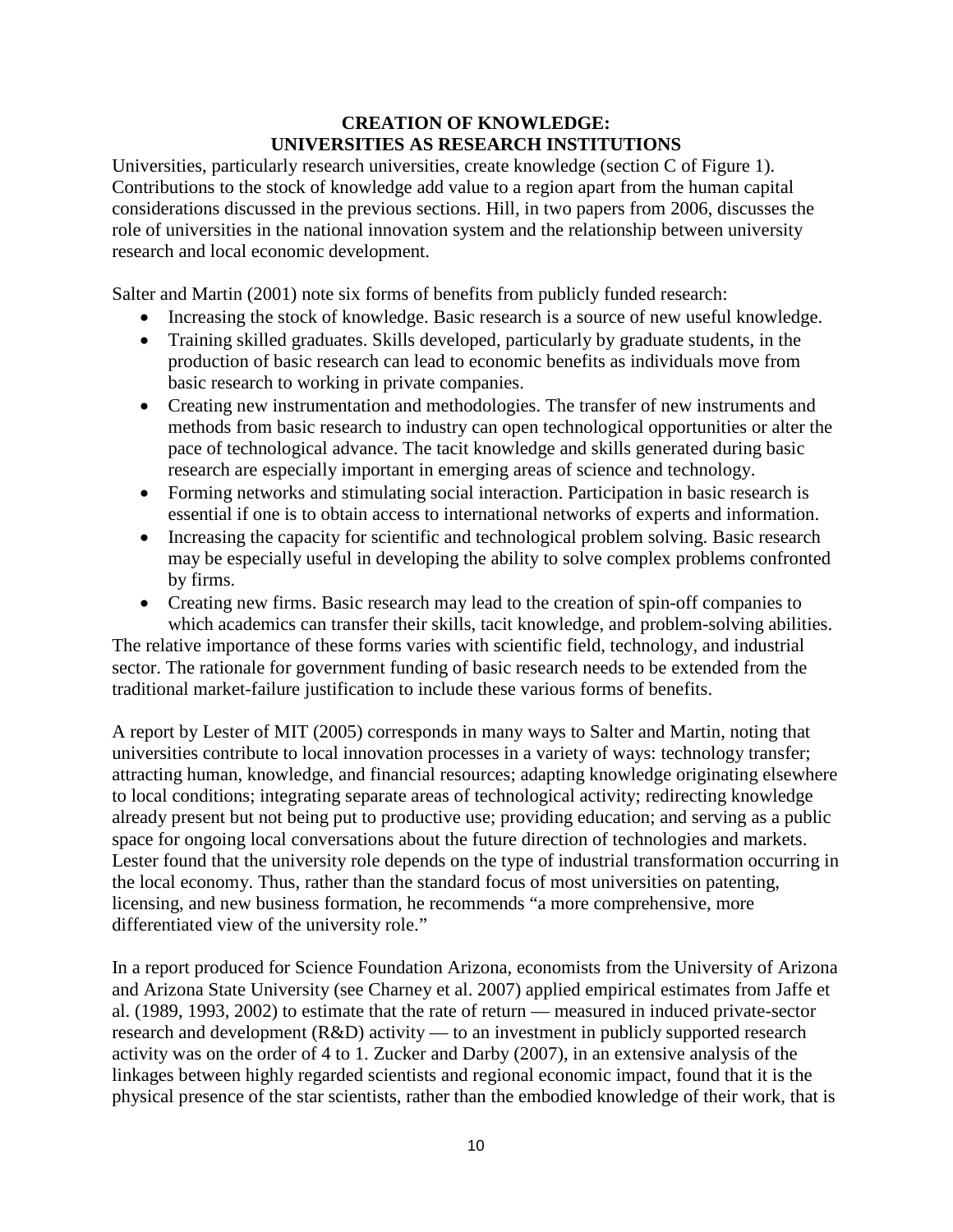the catalyst for economic activity. Abramovsky et al. (2007) report results in the *Economic Journal* that identify a correlation between the location of research facilities in Britain and the location of quality academic research departments. The British evidence is interesting since it is based on detailed establishment-level data rather than aggregate information or survey data on the location of private-sector R&D.

The Washington Advisory Group (2007) concludes that public R&D investments are an important economic driver. "Public investments in regional science and engineering capacity as well as in a cluster of complementary human resource and business assets — have emerged as the dominant form of regional economic competition for high-growth, high-wage industries…The economic development competition among states, regions, and even nations using investments in science and technology — usually closely linked to institutions of higher education — is nothing less than a global race."

## **University Research and Economic Development**

The most important source of economic progress over the past two centuries has been industrial innovation. Improvements in industrial technology, in turn, have been driven by advances in basic science, many of which have been made at universities. Over the long run, the economic benefits of industrial innovation and university research accrue largely to consumers throughout the world in the form of lower prices and a greater variety of goods available.

Despite the generally global dispersion of their economic impacts, research at universities can have significant effects on production and employment in the city or region in which the university is located. These local impacts include the attraction of industrial laboratories, the start-up of new high-tech businesses, and competitive advantages enjoyed by local businesses when their technology is advanced by university research.

Prior to WWII much university research in the United States was funded by state governments. In return, universities were expected to train students for employment in local industry and to help local firms solve industrial research problems. The local economic impacts of university research and graduate training were highly visible. After WWII, however, the federal government became the dominant source of university research funding, with goals that were national in scope and unrelated to the needs of local industry. Academic research also became less proprietary and conducted more in an open science format. Research findings were published in journals, presented at seminars, and available to anyone. Without formal ties between a university and local industry, it is less clear that many of the competitive advantages that derive from commercial application of university research accrue locally.

There are two reasons why university research programs generate local economic impacts. First, some research findings, especially those that are revolutionary and have the potential to create new industries, are difficult to transfer to industry without frequent face-to-face contact between university and industrial scientists. Research findings that can be codified, and expressed through formulas or text, can be made available to anyone anywhere. There is no compelling reason for this kind of knowledge to be commercially developed close to the original source. But in many cases of scientific discoveries with revolutionary commercial potential, knowledge is tacit and difficult to communicate without personal interaction. If the pioneering scientist has a university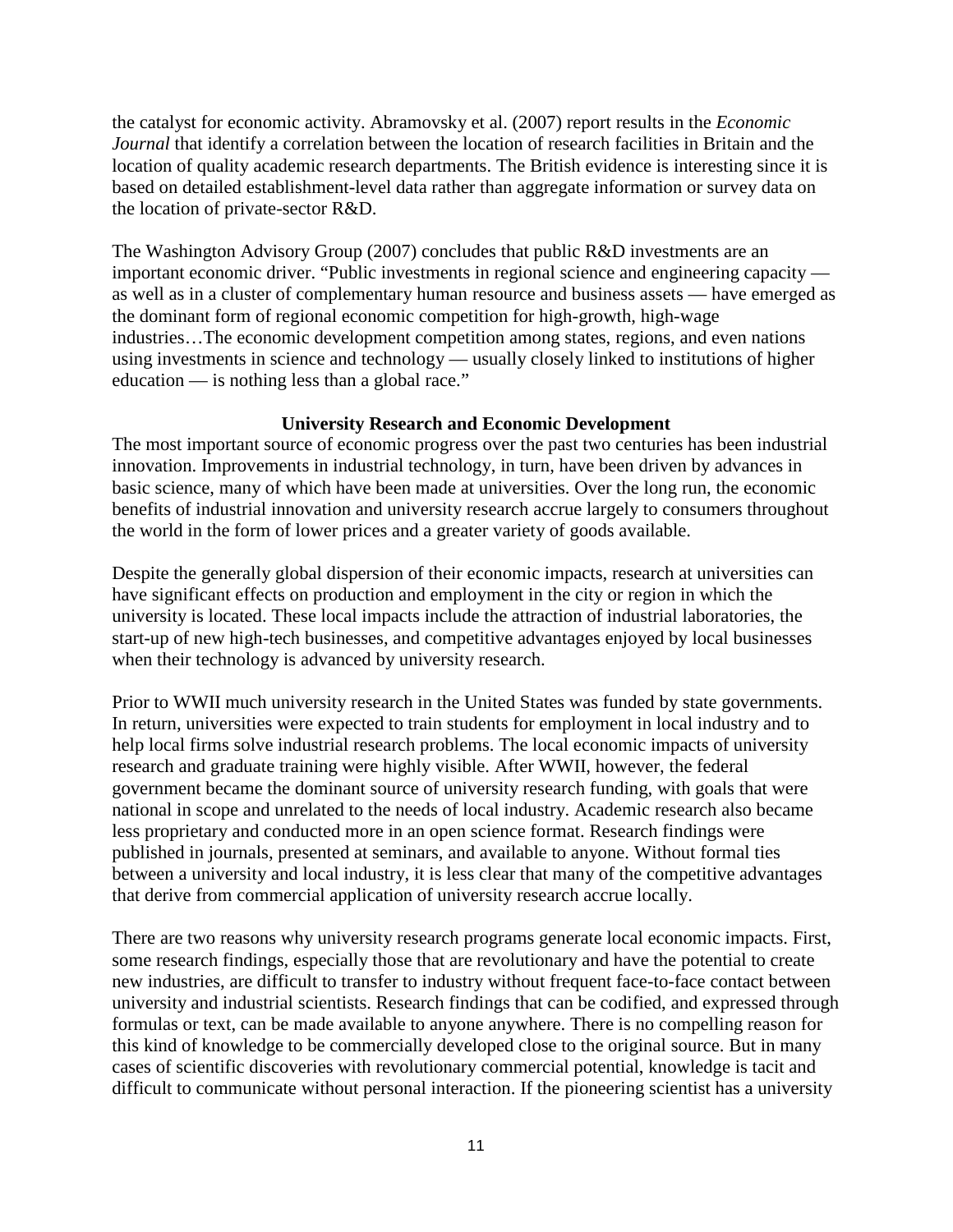appointment that he or she wishes to maintain, he/she will serve to determine the location of new firms entering the market to develop the technology.

The period during which discovering scientists play a major role in transferring new knowledge to industry may only last 10-15 years. Eventually, scientific findings become codified and can be learned by graduate students at any major research university. But once an industry has been established in a given location, agglomeration economies associated with the rise of specialized suppliers or markets for specialized labor may serve to lock in an industry's location. In this way, the initial geographic residences of path-breaking researchers have a long-term effect on industry location.

Research universities also generate local economic impacts through their graduate programs. Availability of scientific labor is an important concern for managers of industrial laboratories, and they may choose to site a lab in an area if local universities can provide a steady supply of highly qualified science and engineering graduates. Because of a variety of local attachments people develop while in school, young professionals often prefer to remain in the vicinity of their graduate school, especially if that school is located in a large urban area.

Evidence of local economic impacts from university research comes from a variety of sources: case studies of local industries born from the ideas of university scientists, university records of income earned and new businesses formed from university research findings, and econometric evidence identifying a statistical association between the level of economic activity in an area and the presence of a research university. The evidence shows conclusively that university research programs can have significant local economic impacts.

#### **Issues**

Two universities with research programs that are similar in scale and quality may have very different local economic impacts. MIT and Harvard University have had huge documented effects on the Boston area economy. However, Johns Hopkins University, which is routinely among the largest recipients of federal government research funds, has failed to stimulate significant high-tech production in the Baltimore area. High research activity apparently is not a sufficient condition for a university to have large impacts on jobs and incomes in the local economy. Studies of the connection between university research and local economic activity suggest that certain complementary factors may need to be present if a university is to significantly affect the local economy.

#### **High-Quality Research and Graduate Programs**

Universities with the greatest local economic impacts are generally those with high quality research programs. The most compelling reason for technology-based firms to locate near universities is to facilitate tacit knowledge transfer from faculty who are on the leading edge of scientific breakthroughs. It is only these star researchers who have the power to determine firm location. University scientists with a national reputation are more likely to be able to attract venture capital, management, and the technical workers necessary to start new companies. In addition, while studies show that availability of science and engineering workers is an important factor in the location of industrial research laboratories, R&D managers are particular about the institutions they hire from and view only the best graduate programs as an attracting factor.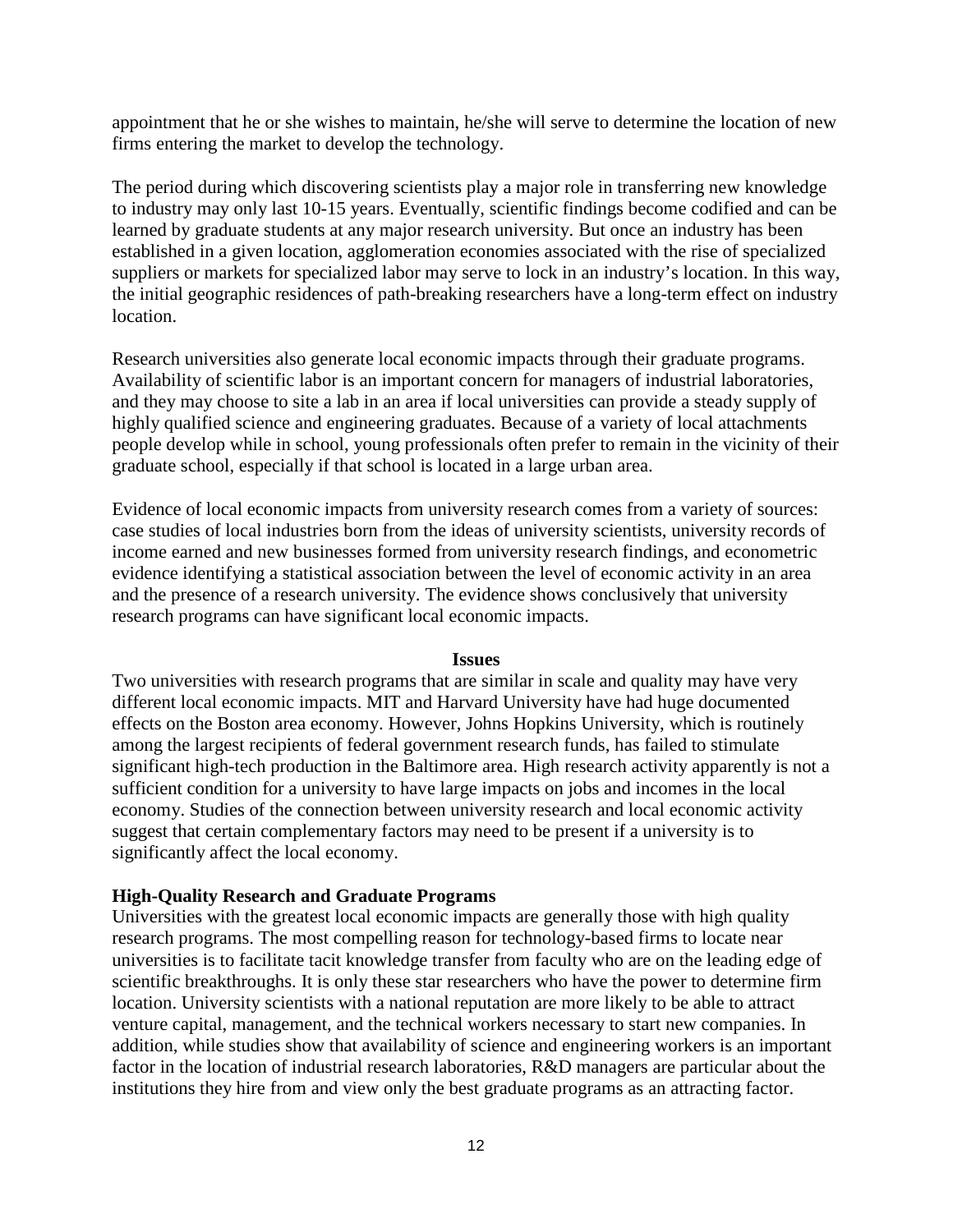#### **Agglomeration and Research Networks**

Agglomeration economies are known to be an important factor in the production of knowledge. Spatial concentration of research activity promotes the development of markets for specialized suppliers of materials, testing equipment, and even legal services. Agglomeration also helps to support informal channels of knowledge transfer. University research will be more productive and more likely to influence local economic activity if it takes place in an area with an existing concentration of corporate research activity and high-tech production. Studies of the biotech industry, for example, have found that university faculty who collaborate with industry in commercial ventures are more likely to do so with local firms if the industry has a significant local presence. Otherwise, faculty involvement will be long-distance.

#### **Large Metropolitan Areas**

Apart from the size of particular industries, the general size of an urban area affects the scale and productivity of local research. Areas with 1-to-4 million people produce twice as many patents per capita as do areas with a population less than 250,000. New product innovations are introduced disproportionately by firms in large metro areas. Studies also show population size to be a more important siting variable for high-tech companies than low taxes or low wages. One reason for these findings may be that large urban areas better promote knowledge spillovers between different industries. Also, population size is thought to be an important locational consideration for science and engineering workers. Large urban areas offer amenities that professional workers value, and they make it easier for spouses to find employment.

#### **University Policy**

University culture and policies can have important effects on the extent to which faculty engage in and develop commercially relevant research. In an attempt to raise what are generally considered to be disappointing financial returns from resources used to promote technology transfer, more universities are making use of equity arrangements when licensing university inventions. Many university-owned patents fail to generate significant income because faculty do not take the time to develop their ideas and concepts into a commercially viable product. When faculty have a financial interest in the performance of the firm that licenses their research, they are more likely to assist the firm in product development. Licensing firms also believe that university equity positions confer a kind of halo effect that helps them secure venture capital funding. Data analysis indeed shows that universities that are permitted to take an equity position in companies that license their research have 70 percent more start-ups than universities who cannot.

#### **Recommendations**

Universities can take several steps to better understand the role of their research in the economic development of their community:

- Monitor all metrics obtained from Association of University Technology Managers (AUTM) surveys.
- Survey businesses in the local community to understand how they perceive benefits from the local research university. Using inputs from industry, academia, AUTM, and other sources, a standard set of questions could be assembled to form the basis for a regular survey of business representatives.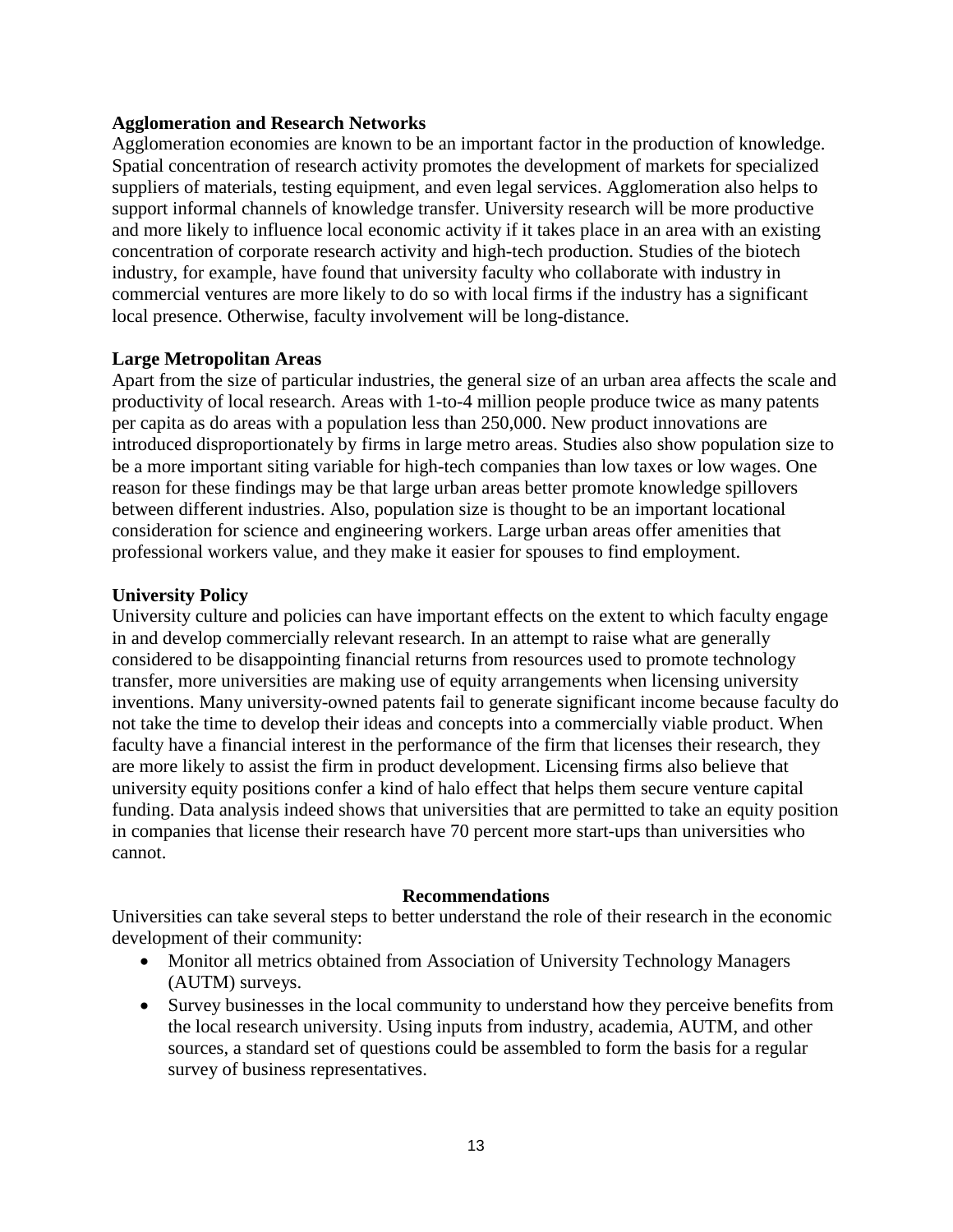- Build an understanding of how the benefits of knowledge creation flow to a local economy. To understand these channels, survey academic literature and recent reports by monitoring:
	- o Research published in journals
	- o Sponsored research
	- o Contract research
	- o Faculty consulting
	- o Student internships and full-time placements
	- o Patents, licenses, and start-ups
	- o Symposia sponsored by university research centers
	- o Executive education
	- o Certificate programs
- Establish the relative importance of these factors through primary survey data. Surveys may be conducted in conjunction with site visits and/or regular communication with local business leaders. At a minimum, this effort will help build a mutual understanding of the needs of regional businesses and the ability of research universities to fill these needs.

## **An Opportunity for Further Analysis of the Relationship Between University Research and Private-Sector Business Activity**

Perhaps the most distinctive avenue for identifying university research benefits is to measure the extent to which private-sector activity is catalyzed by the activities of research universities. The hypothesis is that there is more business activity (measured by output or employees in the private sector) in a region as a direct result of the presence of a research university. This is a difficult hypothesis to prove because business activity in a region is affected by many factors. However, proving this hypothesis will go a long way toward establishing the rates of return that prevail on investments in public research universities.

The National Science Foundation is pursuing a program that fits well with these research questions. Following is the synopsis of the solicitation for the current fiscal year [\(http://www.nsf.gov/funding/pgm\\_summ.jsp?pims\\_id=501084&org=SBE\)](http://www.nsf.gov/funding/pgm_summ.jsp?pims_id=501084&org=SBE):

The Science of Science & Innovation Policy (SciSIP) program supports research designed to advance the scientific basis of science and innovation policy. Research funded by the program thus develops, improves and expands models, analytical tools, data and metrics that can be applied in the science policy decision making process. For example, research proposals may develop behavioral and analytical conceptualizations, frameworks or models that have applications across a broad array of SciSIP challenges, including the relationship between broader participation and innovation or creativity. Proposals may also develop methodologies to analyze science and technology data, and to convey the information to a variety of audiences. Researchers are also encouraged to create or improve science and engineering data, metrics and indicators reflecting current discovery, particularly proposals that demonstrate the viability of collecting and analyzing data on knowledge generation and innovation in organizations.

Among the many research topics supported are:

- examinations of the ways in which the contexts, structures and processes of science and engineering research are affected by policy decision,
- the evaluation of the tangible and intangible returns from investments in science and from investments in research and development,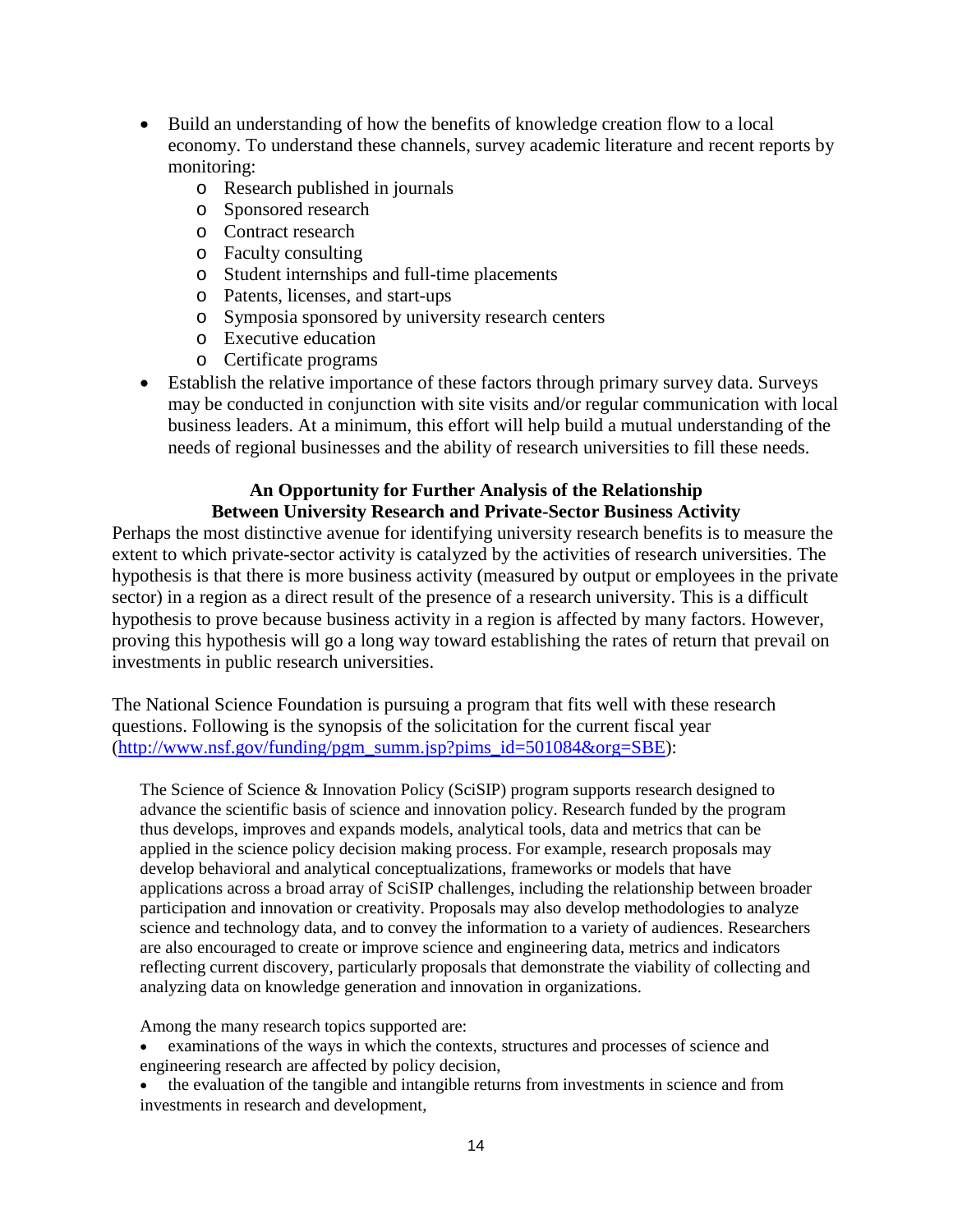• the study of structures and processes that facilitate the development of usable knowledge, theories of creative processes and their transformation into social and economic outcomes,

• the collection, analysis and visualization of new data describing the scientific and engineering enterprise.

The SciSIP program invites the participation of researchers from all of the social, behavioral and economic sciences as well as those working in domain-specific applications such as chemistry, biology, physics, or nanotechnology. The program welcomes proposals for individual or multiinvestigator research projects, doctoral dissertation improvement awards, conferences, workshops, symposia, experimental research, data collection and dissemination, computer equipment and other instrumentation, and research experience for undergraduates. The program places a high priority on interdisciplinary research as well as international collaboration.

Investigators are encouraged to submit proposals of joint interest to the SciSIP Program and other NSF programs and NSF initiative areas. The program places a high priority on broadening participation and encourages proposals from junior faculty, women, other underrepresented minorities, Research Undergraduate Institutions, and EPSCoR states. The program also supports small grants that are time-critical and small grants that are high-risk and of a potentially transformative nature (see [Grants for Rapid Response Research \(RAPID\) and EArly-concept](http://www.nsf.gov/pubs/policydocs/pappguide/nsf09_1/gpg_2.jsp%23IID1)  [Grants for Exploratory Research \(EAGER\).](http://www.nsf.gov/pubs/policydocs/pappguide/nsf09_1/gpg_2.jsp%23IID1))

One approach that has not been used widely is to examine the issue using establishment-level data from the Census Bureau or from a private source. This might be combined with the detailed patent database assembled by a team of researchers at Harvard University. Combining data from these two sources would offer researchers the ability to understand the types of business establishments that locate in particular regions, to identify linkages that prevail between knowledge creation and business activity, and to understand the possible roles played by research universities in the observed economic activity.

#### **Monitoring Ongoing Research**

In recent years contributions to the academic literature have shed light on the issues of enhanced educational attainment and the creation of knowledge. Moretti has estimated models that suggest important economic gains accrue to those cities that can increase the labor force share of college graduates. Zucker and Darby estimated the impact that star scientists can have on local economies. Developing an archive of quality academic treatments of this issue can help build understanding of how to measure the value of universities.

Assessing the value of universities would benefit from a general research agenda that focuses on how regional prosperity should be measured and what factors are responsible for the economic growth and prosperity of regions. This is the ongoing research agenda of the *Productivity and Prosperity Project* conducted by the Office of the University Economist at Arizona State University.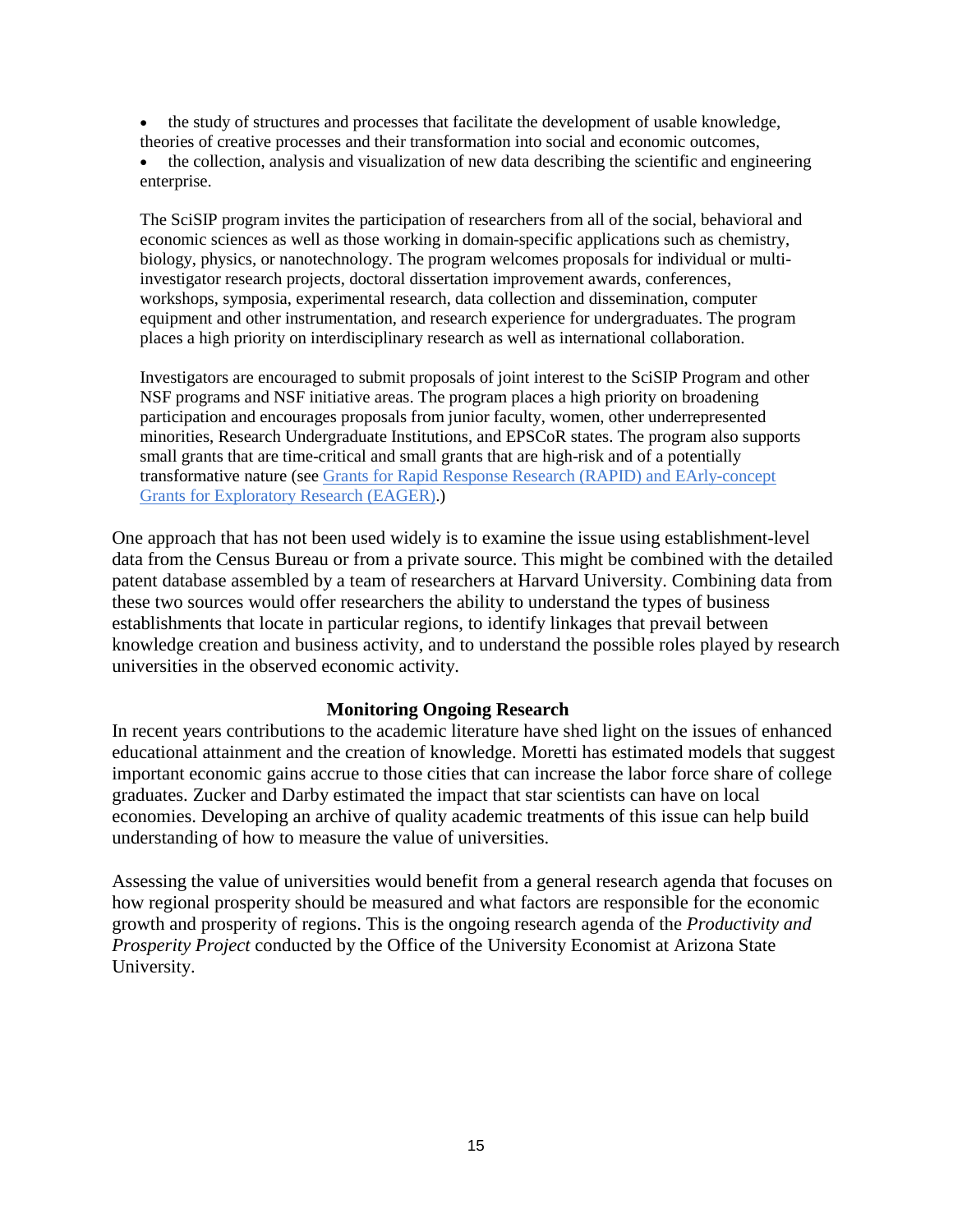#### **REFERENCES**

Abramovsky, L., Harrison, R. and Simpson, H. "University Research and the Location of Business R&D" *The Economic Journal* 117 (March 2007): C114-C141.

Beck, R., D. Elliott, J. Meisel, and M. Wagner. "Economic Impact Studies of Regional Public Colleges and Universities," *Growth and Change* 26 (Spring 1995): 245-60.

Card, D. "The Causal Effect of Education on Earnings," *Handbook of Labor Economics 3A* (North-Holland-Elsevier, 1999): 1801-63.

Charney, A., Hill, K., Hoffman, D., Lobo, J. and Nadelhoffer, M. "A Strategic Assessment of the Economic Benefits of Investments in Research in Arizona" (June 2007) [http://www.sfaz.org/documents/072044abFullReport-Final.pdf.](http://www.sfaz.org/documents/072044abFullReport-Final.pdf)

Hill, K., Hoffman, D. and Rex, T. "The Value of Higher Education: Individual and Societal Benefits" (October 2005) [http://www.asu.edu/president/p3/Reports/EdValue.pdf.](http://www.asu.edu/president/p3/Reports/EdValue.pdf)

Hill, K. "Universities in the U.S. National Innovation System" (March 2006) [http://www.asu.edu/president/p3/Reports/innovation.pdf.](http://www.asu.edu/president/p3/Reports/innovation.pdf)

Hill, K. "University Research and Local Economic Development" (August 2006) [http://www.asu.edu/president/p3/Reports/univResearch.pdf.](http://www.asu.edu/president/p3/Reports/univResearch.pdf)

Jaffe, A. "Real Effects of Academic Research" *The American Economic Review* 79 (1989): 957- 970.

Jaffe, A., Trajtenberg, M., and Henderson, R. "Geographic Localization of Knowledge Spillovers as Evidenced by Patent Citations" *Quarterly Journal of Economics* 108 (1993): 577- 598.

Jaffe, A. and Trajtenberg, M. *Patents, Citations, and Innovations: A Window on the Knowledge Economy* (The MIT Press, 2002).

Lester, R. "Universities, Innovation, and the Competitiveness of Local Economies" (December 2005) [http://web.mit.edu/ipc/publications/pdf/05-010.pdf.](http://web.mit.edu/ipc/publications/pdf/05-010.pdf)

Moretti, E. "Workers' Education, Spillovers and Productivity: Evidence from Plant-Level Production Functions" *American Economic Review* 94 (June 2004): 656-690.

Moretti, E. "Estimating the Social Return to Higher Education: Evidence from Longitudinal and Repeated Cross-Sectional Data" *Journal of Econometrics* 121 (July/August 2004): 175-212.

Moretti, E. "Human Capital Externalities in Cities" *Handbook of Regional and Urban Economics 4* (North Holland-Elsevier, 2004).